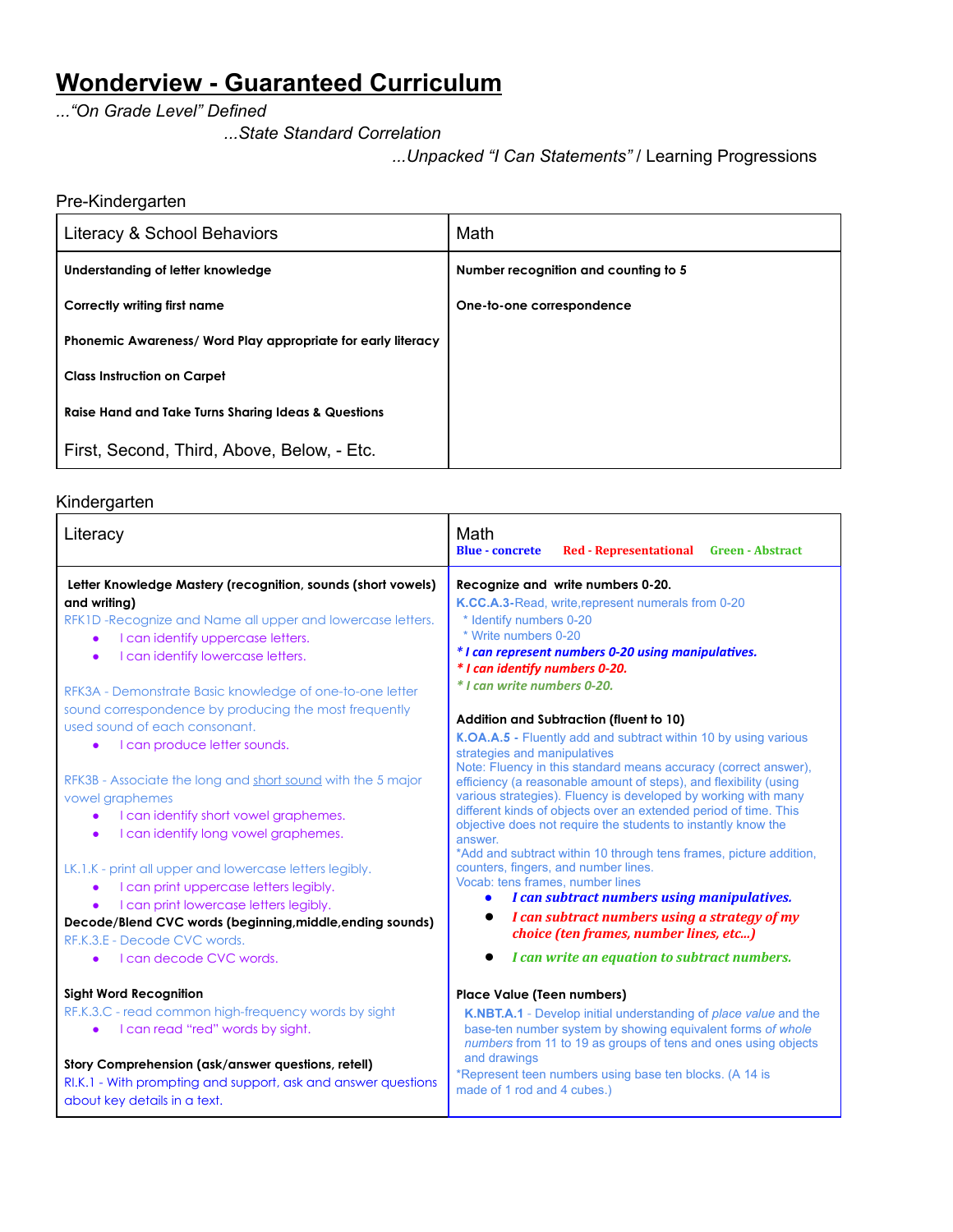# ● I can identify key and supporting details.

RI.K.2 - With prompting and support, identify the main topic and retell key details of a text.

- I can determine the topic of the text.
- I can state the main idea.

#### **With prompting and support, write a simple phrase.**

W.K.10 - Write routinely, with prompting and support, over short time frames for a range of discipline-specific tasks, purposes, and audiences.

With prompting and support, I can write simple phrases.

#### Vocab: rod, cube

#### **One-to-One**

**K.CC.B.5 -** Count to answer "how many?":

- Count up to 20 objects in any arrangement
- Count up to 10 objects in a scattered configuration
- Given a number from 1-20, count out that many objects

\*Touch and count objects from 1-20 showing one to one

correspondence using stationary and nonstationary manipulatives. **\* I can count objects up to 20 in different arrangements.**

### **Shapes**

**K.G.A.2 -** Correctly name shapes regardless of their orientations or overall size

Note: Orientation refers to the way the shape is turned (upside down, sideways)

- *● I can use attribute blocks to identify shapes.*
- *● I can draw shapes.*

# *● <sup>I</sup> can ind shapes in the world around me.*

**K.G.A.3 -** Identify shapes as two-dimensional (flat) or three-dimensional (solid)

\* Identify circle, square, rectangle, and triangle.

\* Name shapes as 2D or 3D.

Vocab: (flat, solid)

- *● I can use attribute blocks and solids to identify shapes.*
- *● I can label shapes as 2D (lat) or 3D (solid).*
- *● I can ind 2D and 3D shapes in the world around me.*

| Literacy                                                                                                                                                                                                                                                                                                                                                | Math<br><b>Concrete, Representation, Bridge from Concrete to Abstract,</b><br><b>Abstract</b>                                                                                                                                                                                                                                                                                                                                                                                                                                   |
|---------------------------------------------------------------------------------------------------------------------------------------------------------------------------------------------------------------------------------------------------------------------------------------------------------------------------------------------------------|---------------------------------------------------------------------------------------------------------------------------------------------------------------------------------------------------------------------------------------------------------------------------------------------------------------------------------------------------------------------------------------------------------------------------------------------------------------------------------------------------------------------------------|
| Decode one syllable words that include blends, digraphs,<br>magic e, and vowel teams.<br><b>R.F.1.3</b> Know and apply grade-level phonics and word analysis<br>skills in decoding words.<br>I can decode words using phonics patterns.                                                                                                                 | <b>Addition/Subtraction Fluency (1 digit numbers)</b><br>1.0A.C.6 Add and subtract within 20, demonstrating<br>computational fluency for addition and subtraction within 10<br>Use strategies such as:<br>-Counting on/ Counting back (hundred chart, number lines,<br>rekenrek, and stick number to your head fingers)                                                                                                                                                                                                         |
| <b>R.F.1.3.A</b> Know the letter-sound correspondences for common<br>consonant digraphs (e.g., th, sh, ch, ck)<br>I can say the sound of th, wh, ch, sh, and ck.<br>I can write the letters that match the sound th, wh, ch, sh, and<br>ck.<br><b>R.F.1.3.B</b> Know the letter-sound correspondences.<br>silent $e$ (e.g., a-e, e-e, i-e, o-e, $u-e$ ) | -Making ten (e.g., $8 + 6 = 8 + 2 + 4 = 10 + 4 = 14$ (ten frames,<br>use unifix cubes-ten rod)<br>-Decomposing a number leading to a ten (e.g., $13 - 4 = 13 - 3$ )<br>$-1 = 10 - 1 = 9$ (number bonds, use unifix cubes-ten rod)<br>-Using the relationship between addition and subtraction (e.g.,<br>knowing that $8 + 4 = 12$ , one knows $12 - 8 = 4$ ) related facts,<br>fact family house)                                                                                                                               |
| I can say the sound of long vowels a, e, i, o, u<br>I can write the letters that match the sound of long vowels a,<br>e, i, o, u<br><b>R.F.1.3.E</b> Decode regularly spelled one-syllable words that<br>follow syllable types<br>closed syllable<br>$\bullet$<br>open syllable<br>$\bullet$<br>vowel-consonant-e<br>$\bullet$                          | -Creating equivalent but easier or known sums (e.g., adding 6<br>+7 by creating the known equivalent $6 + 6 + 1 = 12 + 1 =$<br>13) (Known fact plus 1)<br>Note: Computational fluency is demonstrating the method of<br>student choice. Students should understand the strategy he/she<br>selected and be able to explain how it can efficiently produce<br>accurate answers.<br><b>Addition</b><br>I can select a strategy to add numbers within 10.<br>I can add using manipulatives (counters, tens frames) to join two sets |
| I can decode closed syllable words.<br>I can decode open syllable words.<br>I can decode yowel -consonant- e words.                                                                                                                                                                                                                                     | within 10.<br>I can make a ten.<br>I can draw a quick picture of my thinking when adding within 10.<br>I can use counting on strategy (fingers, number line, hundreds chart)<br>to add numbers within 10.<br>I can add numbers in a number sentence within 10.                                                                                                                                                                                                                                                                  |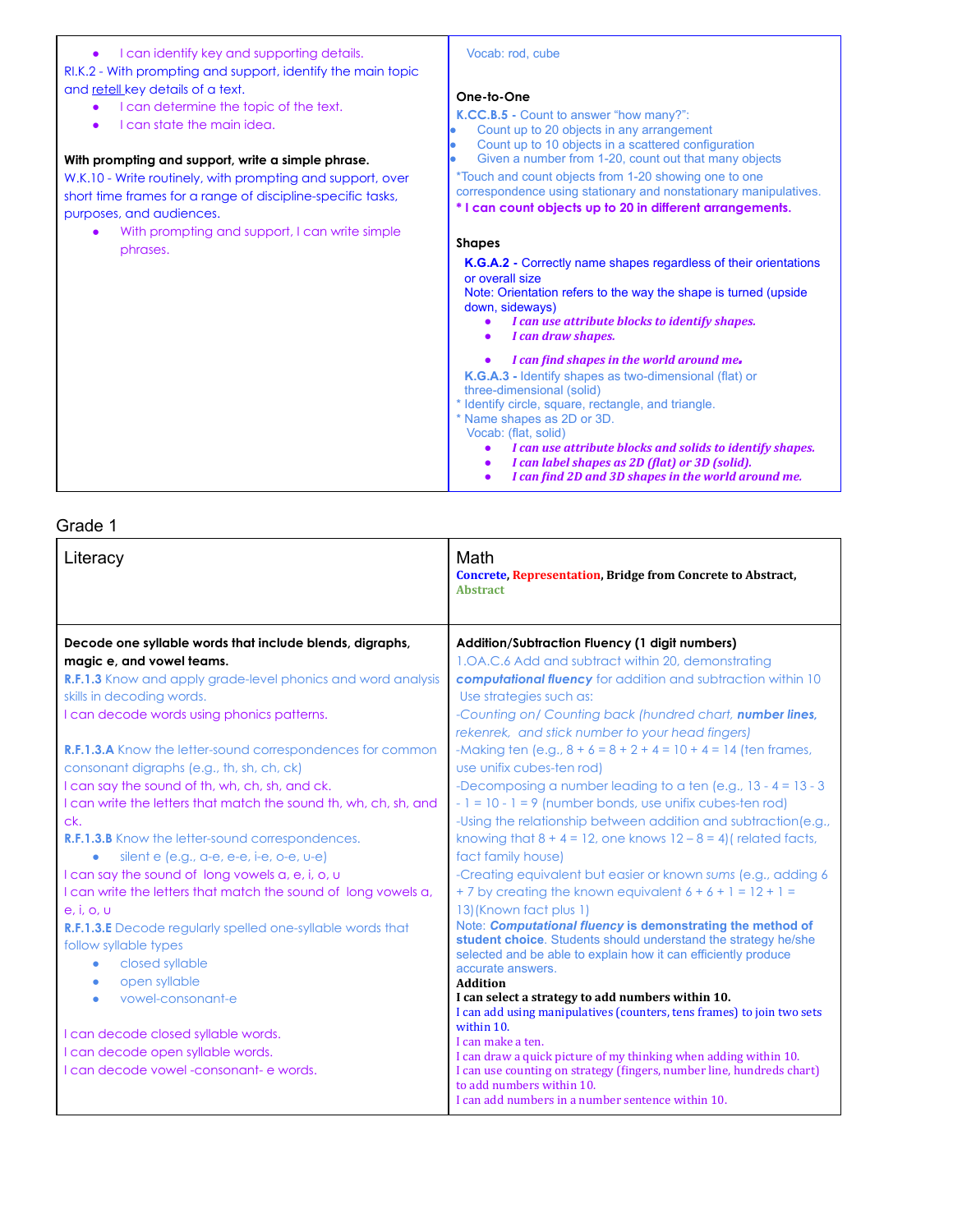#### **Main Idea and supporting details in nonfiction text R.I.1.2** Identify the main topic and *retell* key details of a text. ● I can identify the main topic ● I can identify important details of a text.(key details) I can retell key details of text **Write a complete sentence L.1.1.H** Produce and expand complete simple, declarative, interrogative, imperative, and exclamatory sentences in response to prompts. I can write a sentence that makes sense. I can respond to a prompt with a complete sentence. Use appropriate spacing to separate words in a sentence. I can use a finger space between words. **I can select a strategy to add numbers within 20.** I can add using manipulatives (unifix, base ten blocks, ten frames) to join two sets within 20. I can draw a quick picture of my thinking when adding within 20. I can use counting on strategy (fingers, number line, hundreds chart) to add numbers within 20. **State Standard - State Standard** I can add numbers in a number sentence within 20. **Subtraction I can select a strategy to subtract numbers within 10. State Standard - State Standard** I can subtract using manipulatives(counters, tens frames) to separate two sets within 10. I can draw a quick picture of my thinking when taking away within 10. I can use counting back strategy (fingers, number line, hundreds chart) to subtract numbers within 10. I can decompose numbers using manipulatives. I can decompose numbers using number bonds. I can subtract numbers in a number sentence within 10. **I can select a strategy to subtract numbers within 20 State Standard - State Standard** I can subtract using manipulatives(counters, tens frames) to separate two sets within 20. I can draw a quick picture of my thinking when taking away within 20. I can use counting back strategy (fingers, number line, hundreds chart) to subtract numbers within 20. I can decompose numbers using manipulatives. I can decompose numbers using number bonds. I can subtract numbers in a number sentence within 20. **I can add and subtract using related facts.(fact family or lip lop facts) State Standard - State Standard** I can identify related addition facts. I can use a known addition fact to solve a related addition equation with a missing addend. I can use a known addition fact to solve a subtraction equation. **Place value of 2 digit numbers** 1.NBT.B.2 Understand that the two digits of a two-digit number represent amounts of tens and ones(tens rod and small cube) Understand the following as special cases: -10 can be thought of as a bundle of ten ones called a "ten" (ten rod) -The numbers from 11 to 19 are composed of a ten and one, two, three, four, five, six, seven, eight, or nine ones -The numbers 10, 20, 30, 40, 50, 60, 70, 80, 90 refer to one, two, three, four, five, six, seven, eight, or nine tens and 0 ones I can represent a 2 digit number with tens rods and small cubes. I can find the value of the number in the tens digit, I can find the value of the number in the ones digit.

| $\cdot$ $\mathbf{v}$<br><b>LIQUO</b> | Math |
|--------------------------------------|------|
|                                      |      |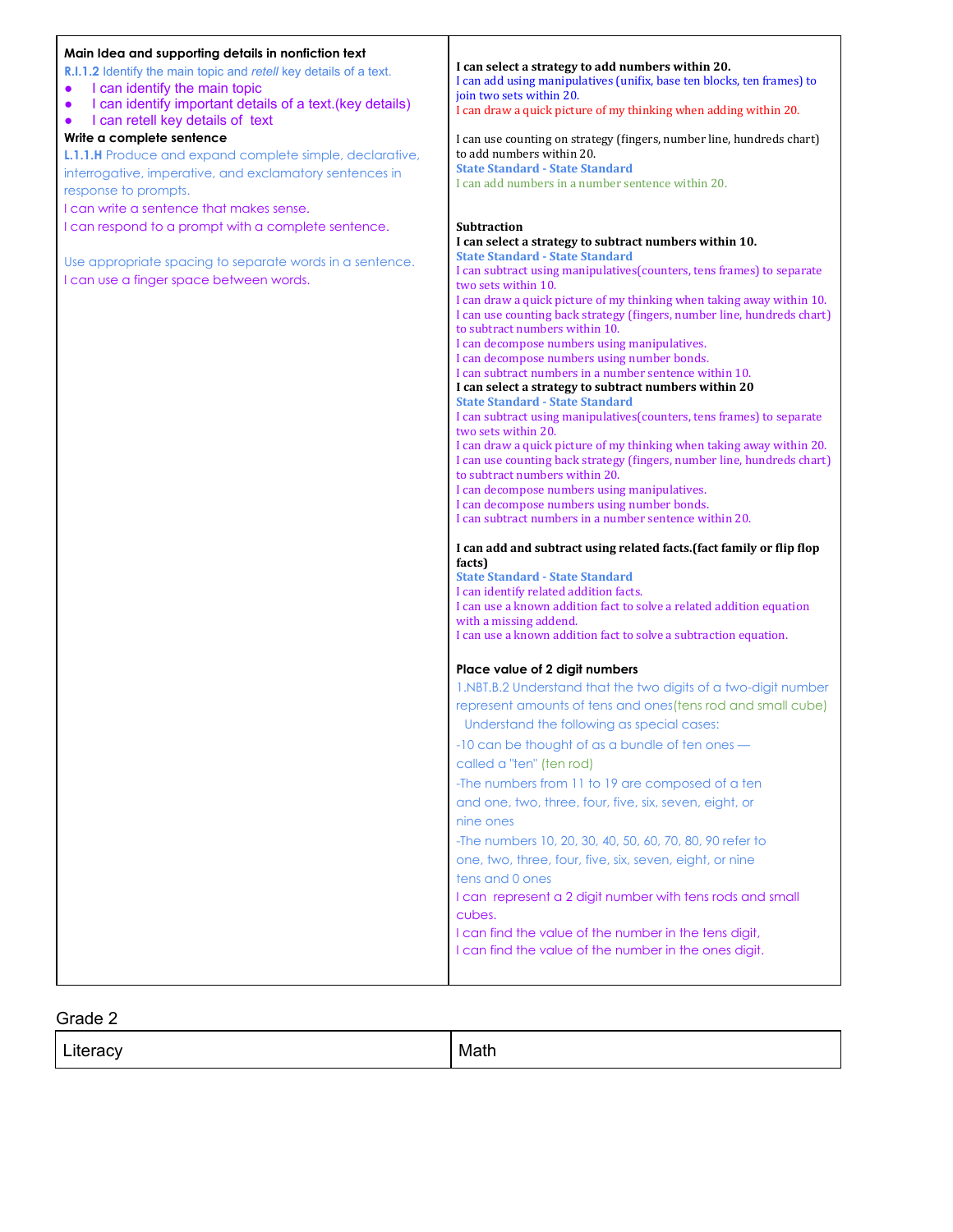#### **Main Idea and supporting details in nonfiction text**

RI 2.6 Identify the main purpose of a text, including what the author wants to answer, explain or describe

- I can state the main topic of the text
- I can identify main topic and details
- ? Author's purpose ?

**Write a paragraph that includes clear topic sentences and two supporting details.**

W.2.3 Write Narratives in which they recount a well elaborated event or short sequence of events, include details to describe actions, thoughts, and feelings, use temporal words to signal event order, and provide a sense of closure.

I can statement

I can statement

I can statement

#### **Decoding 1 & 2 syllable words with blends, digraphs, & r-controlled**

RF2.3.E Decode words that follow the six syllable types:

- Closed syllables,
- open syllable,
- vowel consonant-e,
- vowel teams,
- r-controlled.
- consonant-le

I can statement

I can statement

I can statement

RF.2.4 Read grade level text with sufficient accuracy and fluency to support comprehension.

I can statement

I can statement

I can statement

# **Show place value understanding by representing a number in a variety of ways (base ten blocks, expanded forms, flexible grouping - ten, tens is a hundred)**

**AR.Math.Content.2.NBT.A.3 -** Read and write numbers to 1000 using base-ten numerals, number names, and a variety of expanded forms • Model and describe numbers within 1000 as groups of 10 in a variety of ways

- I can read numbers within 1,000.
- I can write numbers within 1,000.
- I can model and describe numbers within 1,000 in groups of tens.

**Add and subtract 2 digit numbers using place value understanding(base ten blocks,number line, hundreds charts, counting on and counting back)**

**AR.Math.Content.2.NBT.B.7** Add and subtract within 1000, using concrete models or drawings and strategies based on place value, properties of operations, and the relationship between addition and subtraction; relate the strategy to a written expression or equation

- I can add using concrete models or drawings.
- I can add using strategies based on place value.
- I can subtract using concrete models or drawings.
- I can subtract using strategies based on place value.

**Understanding real world problems**

**AR.Math.Content.2.OA.A.1** • Use addition and subtraction within 100 to solve one- and two-step word problems involving situations of adding to, taking from, putting together, taking apart, and comparing, with unknowns in all positions • Represent a strategy with a related equation including a symbol for the unknown number

- I can solve one-step addition word problems using a strategy of my choice.
- I can solve one-step subtraction word problems using a strategy of my choice.
- I can solve two-step addition word problems using a strategy of my choice.
- I can solve two-step subtraction word problems using a strategy of my choice.
- I can write an equation to match my strategy.

## **Time and Money (Skip counting)**

**AR.Math.Content.2.MD.C.7 -** Tell and write time from analog and digital clocks to the nearest five minutes, using a.m. and p.m. Note: This standard is a continuation of previous instruction at lower grades with the expectation of mastery by the end of third grade.

I can statement

- I can statement
- I can statement

**AR. Math.Content.2.MD.C.8** Solve word problems involving dollar bills, quarters, dimes, nickels, and pennies, using \$ and ¢ symbols appropriately For example: A student has 2 dimes and 3 pennies; how many cents does he have?

- I can state the value of each coin and each dollar bill.
- I can skip count by 5's and 10's (nickels and dimes).
- I can use the (\$ and  $\phi$ ) symbols correctly.
- I can solve addition word problems involving money.
- I can solve subtraction word problems involving money.

| 21<br>. V | Mat<br>. |
|-----------|----------|
|-----------|----------|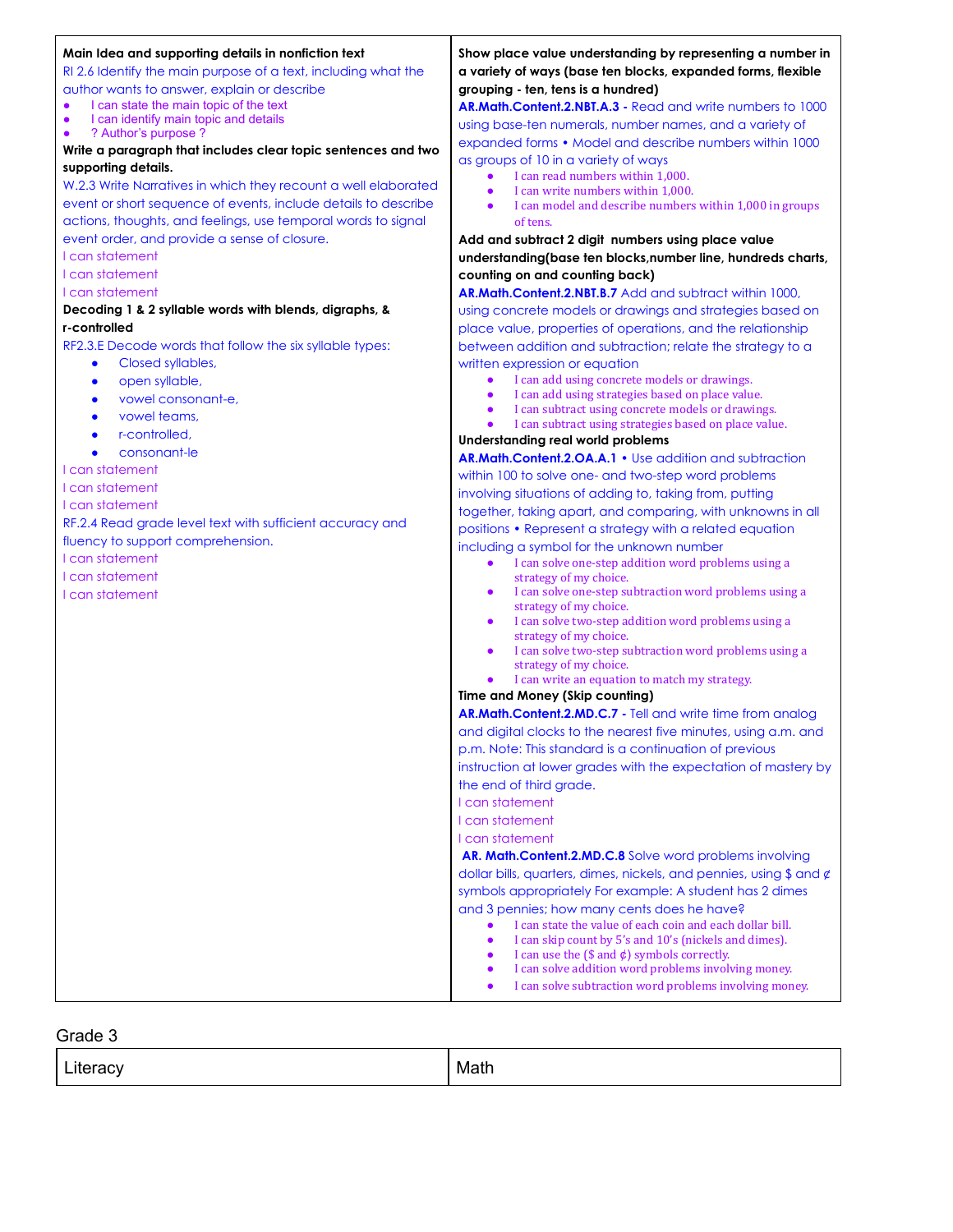# **Comprehension of Fiction Texts**

RL.3.1 Ask and answer questions to demonstrate understanding of a text, referring explicitly to the text as the basis for the answers.

- I can ask questions in text
- I can answer questions to show my understanding
- I can cite text evidence to support my thinking.

#### **Summarize a fiction text including the plot elements**

RL.3.2 Recount stories, including fables, folktales, and myths from diverse cultures; determine the central message, lesson, or moral and explain how it is conveyed through key details in the text.

I can determine the plot elements of character, setting, problem and solution.

I can describe the main events of the story.

I can identify the theme.

I can recount stories in an order that makes sense.

RL.3.3 Describe characters in a story (e.g., their traits, motivations, or feelings) and explain how their actions contribute to the sequence of events

#### I can describe characters in a story.

I can explain what characters are thinking or feeling. I can explain how a character's actions contribute to the sequence of events.

# **Comprehension of Nonfiction text**

### **Main Idea and supporting details in nonfiction text**

RI.3.2 Determine the main idea of a text; recount the key details and explain how they support the main idea

#### I can determine the topic of a text.

I can recount information from the text.

I can explain how details support the text.

I can determine the main idea.

# **Provide evidence from the text to answer questions from the text**

RI.3.1 Ask and answer questions to demonstrate

understanding of a text, referring explicitly to the text as the basis for the answers.

I can identify and use key terms.(time, sequence,cause/effect, relationship)

I can describe relationships in a text. (historical events, scientific ideas, steps in a procedure.)

I can describe the sequence of events using vocabulary pertaining to time, sequence, and cause/effect.

### **Write a paragraph that includes clear topic sentences and two supporting details that includes complete sentences and correct punctuation**.

W.3.3 Write narratives to develop real or imagined experiences or events using effective technique, descriptive details, and clear event sequences.

- I can develop the topic using quotes, quotations.
- I can develop the topic using true definitions.
- I can develop the topic using relevant details and facts.
- I can introduce a topic using a main idea sentence.

## **Fluently multiply a 1-digit number by a 1-digit number AR.Math.Content.3.OA.C.7**

\*memorize all one-digit by one-digit multiplication

● I can automatically recall an answer to any one-digit by one-digit multiplication problem. (DOK 1)

# **Multiplication & Division**

## **AR.Math.Content.3.OA.C.7**

\*solve multiplication and division problems within 100

- I can accurately multiply within 100 by using a strategy I select. (DOK 2)
- I can accurately divide within 100 by using a strategy I select. (DOK 2)

# **Understand place value**

### **AR.Math.Content.3.NBT.A.4**

\*represent a single number using place value strategies (base ten blocks, expanded form, flexible grouping: ten tens = one hundred, etc)

I can statement

I can statement

I can statement

### **Area**

# **AR.Math.Content.3.MD.C.7**

\*relate area to the operations of multiplication and addition: (area models, decomposed rectangles to find easier facts)

- I can find the area of a rectangle with whole number side lengths by tiling it and I can explain how it relates to addition.
- I can find the area of a rectangle with whole number side lengths by tiling it and I can explain how it relates to multiplication.
- I can use the distributive property to find the area of a rectangle by using area models.
- I can use a decomposed rectangle to find the area.
- I can decompose a rectangle into non-overlapping rectangles.
- I can solve a real world [problem](https://learnzillion.com/lesson_plans/534-find-area-of-complex-shapes-without-tiling-by-decomposing-them-into-non-overlapping-rectangles/?card=11635) by decomposing non-overlapping rectangles to find the area.

### **Fractions**

#### **AR.Math.Content.3.NF.A.1; 3.NF.A.3**

\*join unit fractions (rectangular models, circle models, pattern blocks, number lines, number bonds)

\*compare fractions with the same numerator and the same denominator (same # of cookies, same size of cookies)

I can join unit fractions.

- I can compare fractions with the same numerator by reasoning about their size.
- I can compare fractions with the same denominator by reasoning about their size.
- I can explain comparisons of fractions and justify my thinking,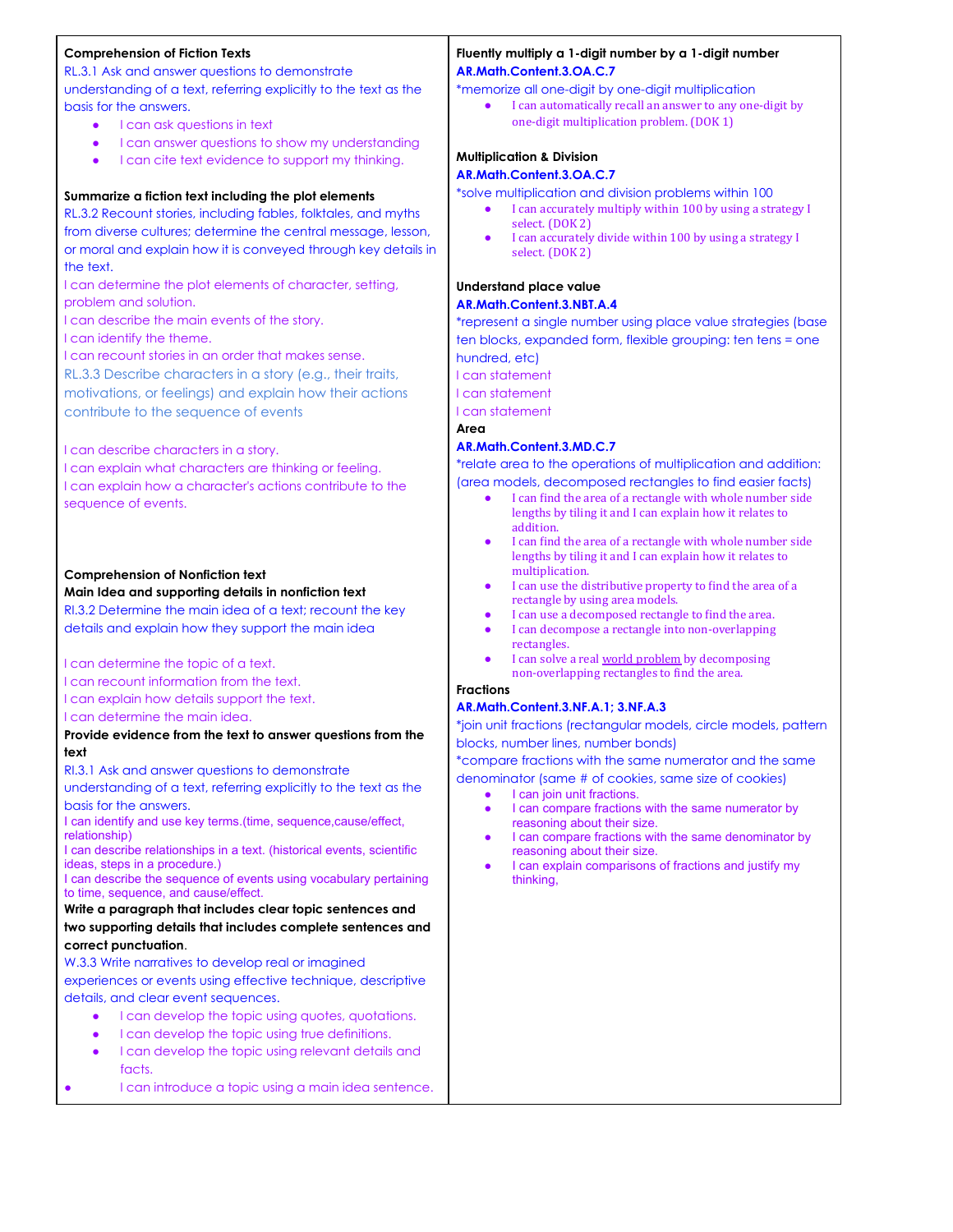| L.3.1.H<br>Demonstrate command of simple sentences and produce<br>compound sentences<br>L.3.2<br>Demonstrate command of conventions of standard English<br>capitalization, punctuation, and spelling as appropriate for<br>Grade 3 when writing |  |
|-------------------------------------------------------------------------------------------------------------------------------------------------------------------------------------------------------------------------------------------------|--|
| RL.3.4 I can determine the meanings of words and phrases<br>within a text.<br>I can identify general academic words and phrases in a                                                                                                            |  |
| text.<br>I can determine the meaning of general academic words<br>and phrases in a text.                                                                                                                                                        |  |

| Literacy                                                                                                                                                                                                                                                                                                                                                                                                                                                                                                                                                                               | Math                                                                                                                                                                                                                                                                                                                                                                                                                                                                                                             |
|----------------------------------------------------------------------------------------------------------------------------------------------------------------------------------------------------------------------------------------------------------------------------------------------------------------------------------------------------------------------------------------------------------------------------------------------------------------------------------------------------------------------------------------------------------------------------------------|------------------------------------------------------------------------------------------------------------------------------------------------------------------------------------------------------------------------------------------------------------------------------------------------------------------------------------------------------------------------------------------------------------------------------------------------------------------------------------------------------------------|
| Draw inferences from text and use evidence from the text to<br>support answers to questions about the text<br>RL.4.1 Refer to details and examples in a text when explaining<br>what the text says explicitly and when drawing inferences<br>from the text.<br>I can infer the main idea.<br>$\bullet$<br>I can identify the key details in a text.<br>$\bullet$<br>I can use key details to support inferences in text.<br>$\bullet$<br>I can explain how the author conveys the main idea<br>$\bullet$<br>through key details.                                                       | Whole number place value up to 1 million<br>AR.Math.Content.4.NBT.A.1<br>*Recognize that in a multi-digit whole number, a digit in one<br>place represents ten times what it represents in the place to its<br>right<br>I can recognize the value of each digit in a multi-digit whole<br>number. (DOK1)<br>I can recognize the value of one place represents 10 times<br>the place to its right. (DOK 2)<br>I can apply multiplication or division to show concepts of<br>place value. (DOK 2)                  |
| I can infer meaning in text.<br>$\bullet$                                                                                                                                                                                                                                                                                                                                                                                                                                                                                                                                              | AR.Math.Content.4.NBT.A.2                                                                                                                                                                                                                                                                                                                                                                                                                                                                                        |
|                                                                                                                                                                                                                                                                                                                                                                                                                                                                                                                                                                                        | *Read and write multi-digit whole numbers using base-ten                                                                                                                                                                                                                                                                                                                                                                                                                                                         |
| Main idea and supporting details in nonfiction texts<br>RI.4.2 Examine a grade-appropriate literary text:<br>-Determine the main idea of a text and explain how it is<br>supported by key details.<br>I can provide a summary of the text.<br>$\bullet$<br>I can determine the topic of text.<br>$\bullet$<br>I can determine the purpose of the text.<br>$\bullet$<br>I can determine the main idea.<br>$\bullet$                                                                                                                                                                     | numerals, number names, and expanded form.<br>I can translate between standard form, word form, and<br>$\bullet$<br>expanded form for numbers up to one million. (DOK 1)<br>I can use symbols to record results of comparisons. (DOK1)<br>I can compare two numbers with digits up to one million<br>$\bullet$<br>based on the meanings of the digits in each place. (DOK2)<br><b>Equivalent fractions fluently</b><br>AR.Math.Content.4.NF.A.1<br>*Generate equivalent fractions and use visual fraction models |
|                                                                                                                                                                                                                                                                                                                                                                                                                                                                                                                                                                                        | and partitioning                                                                                                                                                                                                                                                                                                                                                                                                                                                                                                 |
| Compare and contrast two or more themes across texts<br>RL4.2 Examine a grade-appropriate literary text:<br>-Determine a theme of a story, drama, or poem from details<br>in the text.<br>I can determine the theme of a story, drama, or<br>$\bullet$<br>poem from details from literature.<br>I can summarize the text of a story, drama, or poem<br>$\bullet$<br>from details from literature.<br>I can identify the theme of a story, drama, or poem<br>$\bullet$<br>from details from literature.<br>I can infer details to infer details of theme of<br>$\bullet$<br>literature. | *explain equivalence by showing one or more visual models<br>and matching equations<br>I can statement<br><b>Lcan statement</b><br>I can statement<br>AR.Math.Content.4.NF.C.6<br>*Use decimal notation for fractions with denominators 10 or<br>100.<br>*Use visual models with base ten blocks and hundreds grid<br>(one column is 1/10 or 10/100)<br><b>I</b> can statement<br>I can statement                                                                                                                |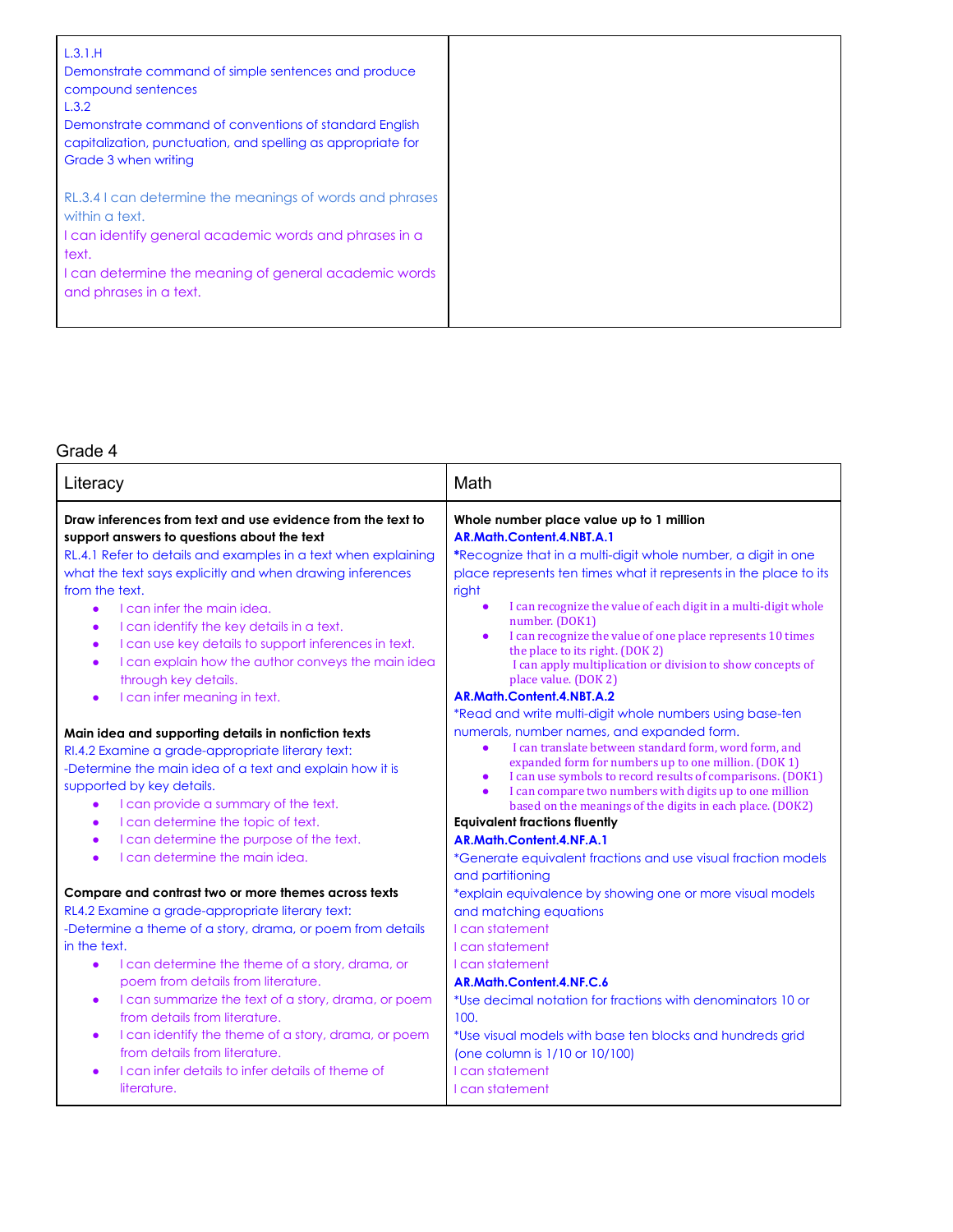-Compare and contrast the treatment of similar themes and topics (e.g., opposition of good and evil) and patterns of events in stories and traditional literature from different cultures.

- I can statement
- I can statement
- I can statement

**Write a paragraph that includes clear topic sentences and three supporting details and includes correct sentence structure and conventions**.

#### W.4.2

Introduce a topic clearly and group related information in paragraphs and sections; include formatting (e.g., headings), illustrations, and multimedia when useful to aiding comprehension.

- I can develop the topic using quotes, quotations.
- I can develop the topic using true definitions.
- I can develop the topic using relevant details and facts
- I can introduce a topic using a main idea sentence.

#### **Determine author's purpose**

#### RI.4.9

Integrate information from two texts on the same topic in order to write or speak about the subject knowledgeably.

- I can identify information within texts on the same topic.
- I can integrate information from two texts on the same topic.
- I can write information in a logical presentation form from two texts on the same topic.
- I can speak on information in a logical presentation from texts on the same topic.

#### I can statement

#### **Add/Subtract fractions fluently**

**AR.Math.Content.4.NF.B.3** \*Understand addition and

subtraction of fractions as joining and separating parts referring to the same whole (fraction strips, circular models, rectangular models, number line)

\*Decompose a fraction into a sum of fractions with the same denominator in more than one way. ( Use number bonds to show decomposing)

I can statement

I can statement

I can statement

#### **Multiply 2-digit by 2-digit AR.Math.Content.4.NBT.B.5**

\*multiply one-digit by four-digit and two-digit by two-digit with area models, arrays, partial products, equations (standard algorithm is mastered in 5th grade)

- I can multiply whole numbers of up to four digits by a one-digit whole number using strategies based on place value and the properties of operations. (DOK2)
- I can illustrate and explain multiplication of a whole number of up to four digits by a one-digit number using equations, rectangular arrays and area models. (DOK2)
- I can multiply a two-digit by two-digit number using strategies based on place value and the properties of operations. (DOK2)
- I can illustrate and explain multiplication of a two-digit by two-digit number using equations, rectangular arrays and area models. (DOK2)

### **Divide up to 3 digits by 1 digit AR.Math.Content.4.NBT.B.6**

\*Find whole-number quotients and remainders with up to four-digit dividends and one-digit divisors

\* Illustrate and explain the calculation by using equations, rectangular arrays, area models, and partial quotients.

\*interpret remainders within context

- I can statement
- I can statement I can statement

# **Area and perimeter**

**State standard - State Standard**

I can statement

I can statement

I can statement

| Literacy                                                  | Math                                                                   |
|-----------------------------------------------------------|------------------------------------------------------------------------|
| Identify main idea and details                            | Operate fluently with whole numbers                                    |
| in nonfiction texts                                       | <b>5.NBT.5</b>                                                         |
| RI.5.2 Examine a grade-appropriate informational text:    | fluently (efficiently, accurately and with some degree of flexibility) |
| • Determine the main idea of a text and explain how it is | multiply multi-digit whole numbers using a standard algorithm          |
| supported by key details.                                 | I can multiply a multi-digit number by a single digit                  |
| I can locate information using text features.             | multiplier using the traditional algorithm. (DOK 1)                    |
| I can determine the topic of text.                        | I can multiply a multi-digit number by a two-digit multiplier          |
| $\bullet$                                                 | 2.                                                                     |
| I can determine the purpose of text.                      | using the traditional algorithm. (DOK 1)                               |
| $\bullet$                                                 | I can multiply a multi-digit number by a one- or two-digit             |
| I can determine the central idea.                         | 3.                                                                     |
| I can infer the central idea.                             | multiplier using the traditional algorithm in the context of           |
| I can identify the key details in a text.                 | real-world problems. (DOK 2)                                           |
| I can use key details to support inferences in text.      | <b>5.NBT.6</b>                                                         |
| I can explain how the author conveys the main idea        | Find whole-number quotients of whole numbers with up to four-digit     |
| through key details.                                      | dividends and two-digit divisors, using strategies based on:           |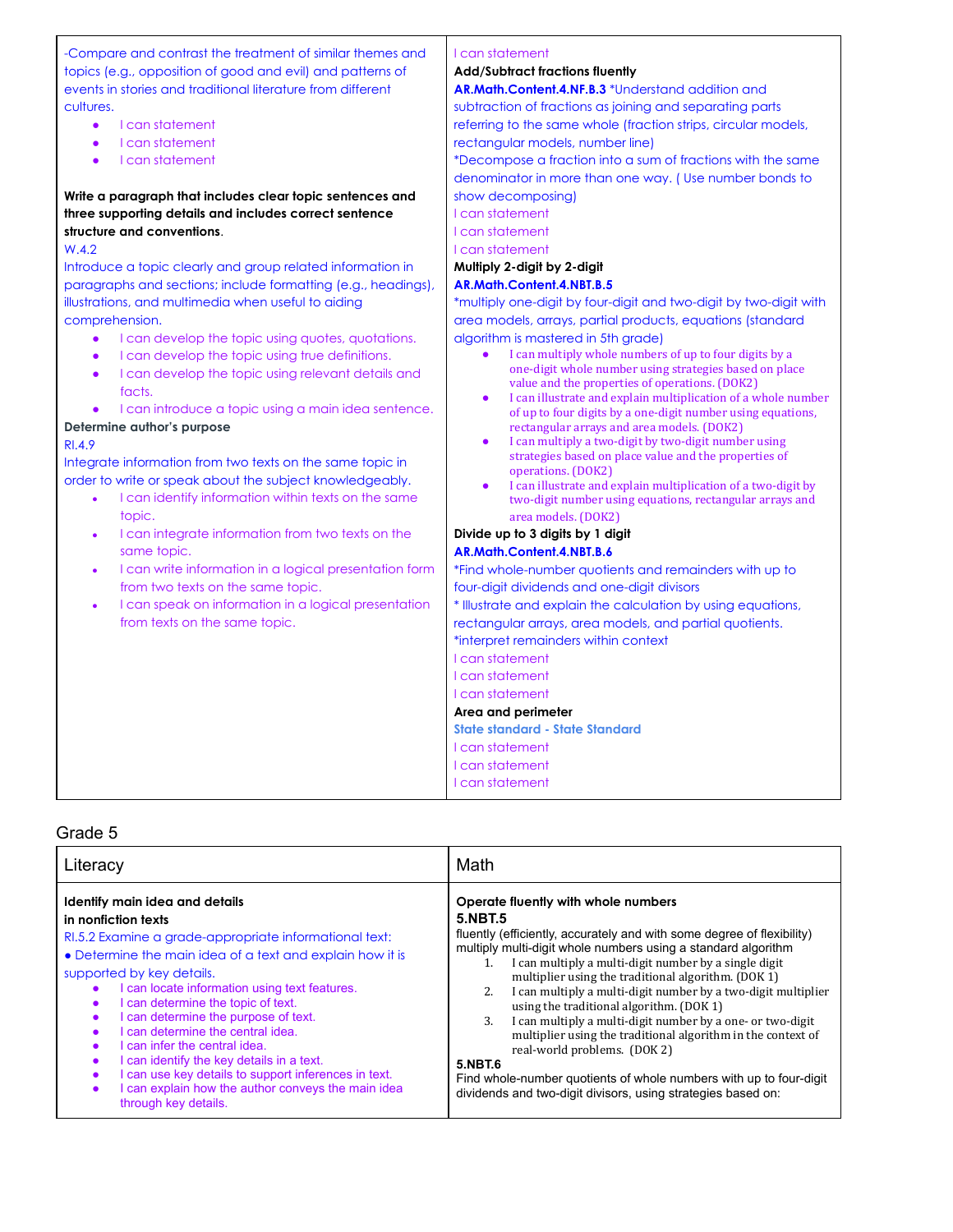- I can infer meaning in text.
- I can support textual evidence.

**Compare and contrast characters and analyze character motivations across multiple texts, Infer and cite evidence** RL.5.3 Compare and contrast two or more characters,

settings, or events in a story or drama, drawing on specific details in the text (e.g., how characters interact).(RL.5.1 Quote accurately from a text when explaining what the text says explicitly and when drawing inferences from the)

- I can identify the plot elements in a story.
	- I can analyze the plot elements in a story.
	- I can compare the plot elements in two or more stories.
	- I can contrast the plot elements in two or more stories.
	- I can use specific details in the text to support my comparison of two or more stories.
	- I can use specific details in the text to support how two or more stories contrast.
	- I can identify key details in a text.
	- I can discuss and explain key details in a text.
	- I can refer to details and examples in a text to explain what the text directly states.
	- I can refer to details and examples in a text to explain and support my inferences.

### **Write a paragraph which includes a topic sentence, three supporting details and a concluding sentence**

W.5.2. Develop the topic with facts, definitions, concrete details, quotations, or other information and examples related to the topic.

I can statement

I can statement

I can statement

#### **Integrate information from multiple texts**

RI.5.9 Integrate information from several texts on the same topic in order to write or speak about the subject knowledgeably.

> I can compare and contrast multiple accounts of the same event or topic

I can Integrate information from texts on the same topic. I can Identify information within texts on the same topic. I can describe how point of view influences how events are described.

I can identify the point of view in a text.

#### o Place value

- o The properties of operations
- o Divisibility rules; and

o The relationship between multiplication and division

• Illustrate and explain calculations by using equations, rectangular arrays, and area models

- 1. I can interpret the unknown quantity in a division problem and represent division of multi-digit whole numbers with base ten models (equal groups) and arrays/area models. (DOK 2)
- 2. I can relate division of multi-digit numbers to multiplication of those numbers. (DOK 2)
- 3. I can make sense of the partial quotient algorithm using a variety of methods and/or tools. (DOK 2)
- 4. I can use partial quotients to divide multi-digit whole numbers. (DOK 1)
- 5. I can solve problems using multi-digit division (including remainders). (DOK 2)

#### **Add/subtract/multiply fluently with fractions 5.NF.A.2**

Solve word problems involving addition and subtraction of fractions referring to the same whole, including cases of unlike denominators

- 1. I can use a variety of visual representations to understand the need for common denominators when adding fractions and mixed numbers. (supporting standard 5.NF.A.1) (DOK 1)
- 2. I can make equivalent fractions to change given fractions (to make common denominators) in order to solve an addition problem. (supporting standard 5.NF.A.1) (DOK 1)
- 3. I can use a variety of visual representations to understand the need for common denominators when subtracting fractions and mixed numbers. (supporting standard 5.NF.A.1) (DOK 1)
- 4. I can make equivalent fractions to change given fractions in a subtraction problem. ( supporting standard 5.NF.A.1) (DOK 1)
- 5. I can interpret a word problem to determine if it requires addition or subtraction of fractions. (DOK 3)
- 6. I can solve addition and subtraction word problems with fractions using a variety of tools and drawings. (DOK 3)
- 7. I can solve addition and subtraction word problems with fractions using equivalent fractions with common denominators. (DOK 3)

#### **AR.Math.Content.5.NF.B.6**

Solve real world problems involving multiplication of fractions and mixed numbers

For example: Use visual fraction models (using fraction strips, pattern blocks, and fraction circles) or equations to represent the problem.

- 1. I can use models to multiply a fraction by a whole number (DOK 2)
- 2. I can multiply a whole number by a fraction using a traditional algorithm.
- 3. I can use models to multiply a fraction by a fraction. (DOK 2)
- 4. I can multiply a fraction by a fraction using a traditional algorithm.
- 5. I can multiply a fraction by a mixed number. (DOK 2)
- 6. I can multiply a mixed number by a mixed number. (DOK 2)
- 7. I can solve real-world fraction problems using a variety of tools. (DOK 3)

### **AR.Math.Content.5.NBT.A.1**

Recognize that in a multi-digit number, a digit in one place represents 10 times as much as it represents in the place to its right and 1/10 of what it represents in the place to its left.

- 1. I can recognize a multi-digit number represented with a variety of base-ten manipulatives. (DOK 1)
- 2. I can represent multi-digit numbers on a place value chart. (DOK 2)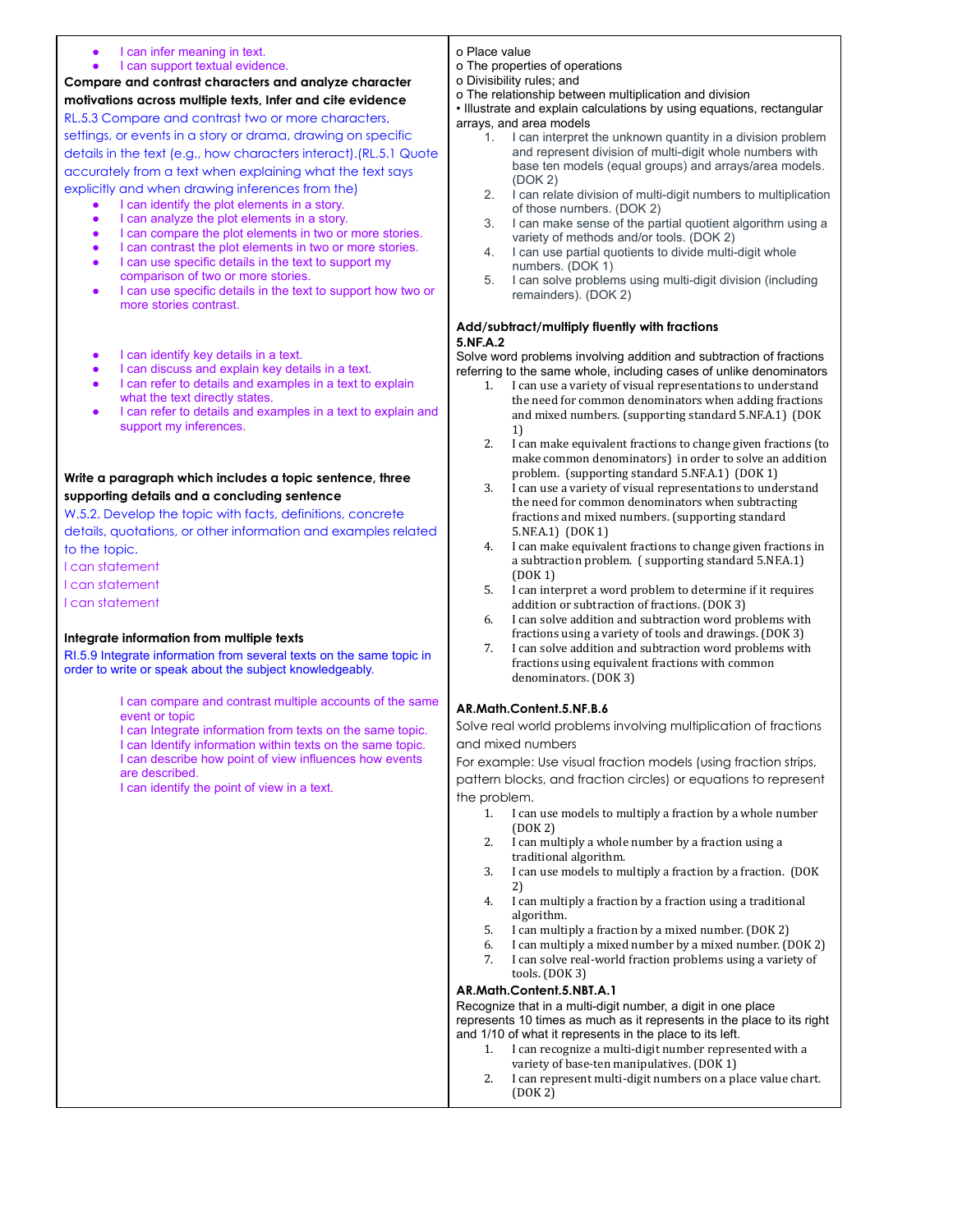| 3.<br>I can recognize the value of a digit that is ten times as much<br>as a given digit. (DOK 1)<br>I can recognize the value of a digit that is 1/10 of a given<br>4.<br>digit. $(DOK 1)$<br>I can recognize that in a multi-digit number, a digit in one<br>5.<br>place represents 10 times as much as the same digit in the<br>place to its right within the context of word problems. (DOK<br>3)<br>6.<br>I can recognize that in a multi-digit number, a digit in one<br>place represents 1/10 of the same digit in the place to its<br>left within the context of word problems. (DOK 3)<br>AR.Math.Content.5.NBT.A.3<br>*represent a single number using place value strategies (base<br>ten blocks, expanded form, flexible grouping: ten tens = one<br>hundred, etc<br>I can model numbers from the 100,000,000s to thousandths<br>1 <sup>1</sup><br>using place value chips. (DOK 2)<br>I can relate whole-number and decimal models to digits in a<br>2.<br>place value chart. (DOK 2)<br>I can use a place value chart to read numbers from the<br>3.<br>100,000,000s to the thousandths. (DOK 1)<br>I can write a number in word form from the 100,000,000s to<br>4.<br>thousandths. (DOK 1)<br>5.<br>I can use base ten blocks, pictures, and place value charts to<br>write a number in expanded form from the 100,000,000s to<br>the thousandths. (DOK 1)<br>I can use base ten blocks, pictures, and place value charts to<br>6.<br>write a number in expanded form using exponents to show<br>powers of 10. (DOK 2)<br>I can use picture representations, place value charts, and<br>7.<br>word form to write numbers in standard form from the<br>100,000,000s to the thousandths. (DOK 1)<br>I can use place value to compare whole-numbers and<br>8.<br>decimals using < $\ge$ , = (DOK 2)<br>AR.Math.Content.5.NBT.B.7<br>*Add decimals to the hundredths using standard algorithms<br>(base ten blocks, place value discs, place value charts, open<br>number lines and the traditional algorithm)<br>*Subtract decimals to the hundredth using standard<br>algorithms (base ten blocks, place value discs, place value |
|-------------------------------------------------------------------------------------------------------------------------------------------------------------------------------------------------------------------------------------------------------------------------------------------------------------------------------------------------------------------------------------------------------------------------------------------------------------------------------------------------------------------------------------------------------------------------------------------------------------------------------------------------------------------------------------------------------------------------------------------------------------------------------------------------------------------------------------------------------------------------------------------------------------------------------------------------------------------------------------------------------------------------------------------------------------------------------------------------------------------------------------------------------------------------------------------------------------------------------------------------------------------------------------------------------------------------------------------------------------------------------------------------------------------------------------------------------------------------------------------------------------------------------------------------------------------------------------------------------------------------------------------------------------------------------------------------------------------------------------------------------------------------------------------------------------------------------------------------------------------------------------------------------------------------------------------------------------------------------------------------------------------------------------------------------------------------------------------------------------------------------------------------|
| charts, open number lines and the traditional algorithm)<br>* multiply decimals to hundredths using standard algorithms<br>(models, partial products, area models, and traditional<br>algorithms.<br>*divide decimals to hundredths using a standard algorithm<br>(base ten blocks, place value), partial quotients, and                                                                                                                                                                                                                                                                                                                                                                                                                                                                                                                                                                                                                                                                                                                                                                                                                                                                                                                                                                                                                                                                                                                                                                                                                                                                                                                                                                                                                                                                                                                                                                                                                                                                                                                                                                                                                        |
| traditional algorithms)                                                                                                                                                                                                                                                                                                                                                                                                                                                                                                                                                                                                                                                                                                                                                                                                                                                                                                                                                                                                                                                                                                                                                                                                                                                                                                                                                                                                                                                                                                                                                                                                                                                                                                                                                                                                                                                                                                                                                                                                                                                                                                                         |

| Literacy                                                          | Math                                                              |
|-------------------------------------------------------------------|-------------------------------------------------------------------|
| <b>Text Features</b>                                              | Operate fluently with decimals                                    |
| RI.6.5 Analyze how a particular sentence, paragraph,              | 6.NS.B.2                                                          |
| chapter, or section fits into the overall structure of a text and | Use computational fluency to divide multi-digit numbers using a   |
| contributes to the development of the ideas.                      | standard algorithm Note: A standard algorithm can be viewed as,   |
| I can identify how the structure of a text contributes to the     | but should not be limited to, the traditional recording system. A |
| development of the ideas.                                         | standard algorithm denotes any valid base-ten strategy.           |
| I can identify descriptive structure text.                        | I can divide multi-digit numbers in the context of real-world     |
| I can identify similarities and differences in a text.            | problems using the standard, algorithm with speed and             |
| I can identify a problem and solution in a text.                  | accuracy, without any math tools (i.e., calculator,               |
| I can identify cause and effect in a text.                        | multiplication chart) (DOK 2)                                     |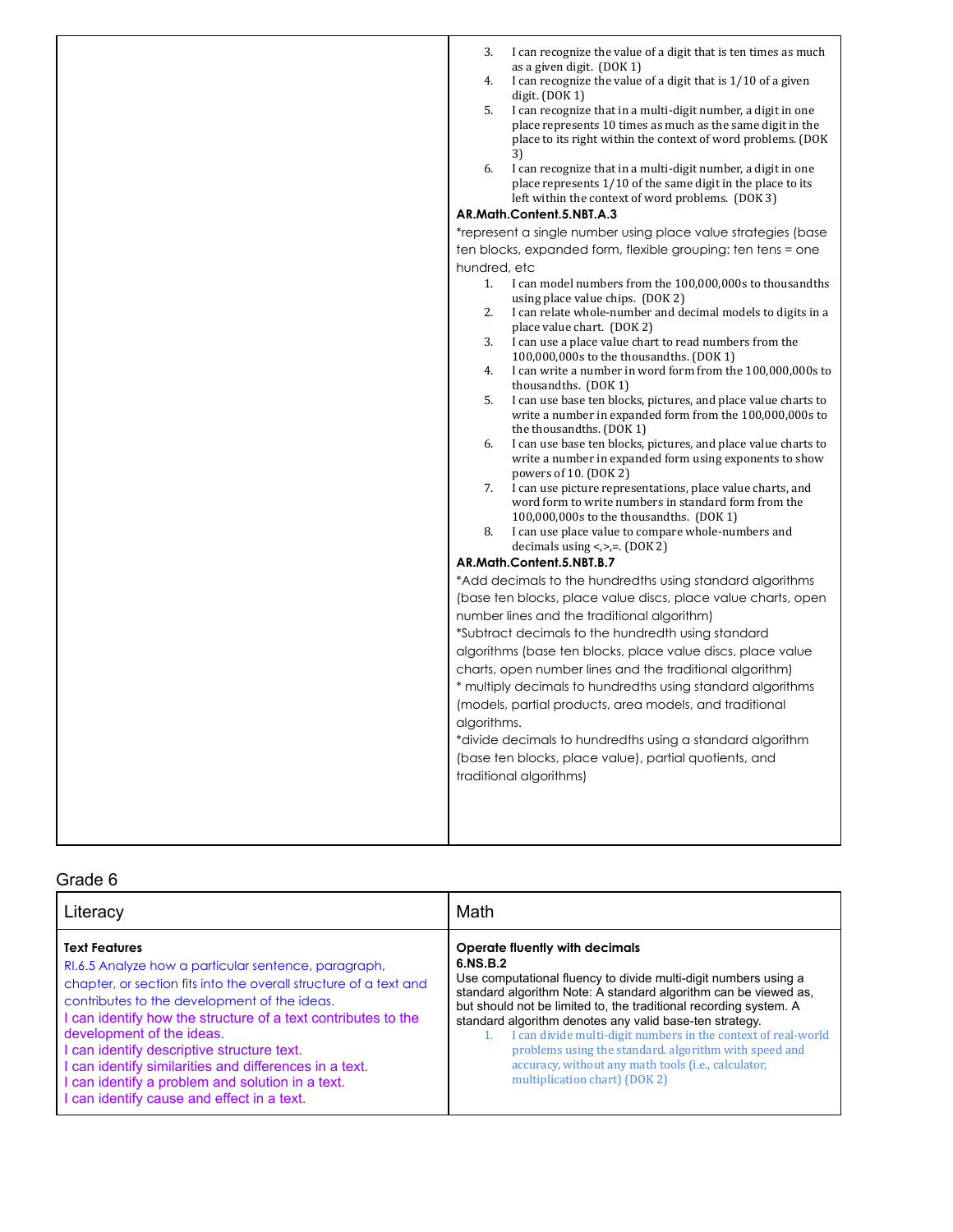I can identify chronological order in a text. I can explain how text features contribute to the understanding of a text I can identify bolded/highlighted words in a text. I can identify a timeline in a text. I can identify diagrams in a text. I can identify graphs in a text. I can identify maps in a text. I can identify photos/captions in a text.

- I can identify the headings/subheadings in a text.
- I can identify the title of a text.

# **Infer the main idea and support the inference with details from the text**

RI.6.2 Examine grade appropriate informational text: determine a central idea and how it is conveyed through

particular details. I can provide an objective summary of a text

I can use key details to support inferences in text.

I can infer the central idea.

I can determine the central idea using the main ideas in a text.

I can explain how the author conveys the main idea through key details.

I can determine the main idea in a text

I can determine the purpose of the text.

I can determine the topic of text.

# **Make inferences in fiction about characters and motivations and cite evidence from text**

RL.6.1 Cite textual evidence to support analysis of what the text says explicitly as well as inferences drawn from the text (I can statements incorporated into RL.6.3)

RL.6.3 Describe how a story's or drama's plot unfolds in a series of events as well as how the characters respond or change as the plot moves toward a resolution.

I can define the elements of a plot

I can identify the setting

I can identify the problem

I can identify the solution

I can identify the events in the rising action

I can identify the climax

I can identify the events in the falling action

I can infer and cite evidence

I can analyze character's thoughts, actions, and motivations I can explain the actions and interactions of characters I can describe how a story's plot unfolds in a series of events as well as how the characters respond or change as the plot moves toward a resolution

# **Compare and Contrast Texts**

RI.6.9 Compare and contrast one author's presentation of events with that of another (e.g., a memoir written by and a biography on the same person)

I can synthesize information from two authors to write a paragraph I can compare and contrast text from two different authors

I can describe how character's perspective influences how events are described

I can identify character's perspective in a text

I can describe how point of view influences how events are described

I can identify the point of view in a text

2. I can explain the steps used by myself and others to solve division problems in isolation or in the context of real world problems. (DOK 3)

#### Possible target for intervention:

I can develop strategies to find the product of two numbers. (DOK 2)

\*Note to instructor: Example strategies include listing multiples or using the distributive property to find a fact they know and build from there.

Prerequisite skill Possibility for intervention: I can multiply multi-digit numbers in the context of real-world problems with speed and accuracy without any math tools (a standard algorithm is not limited to the traditional recording system).

#### (DOK 1) **6.NS.B.3**

Use computational fluency to add, subtract, multiply, and divide multi-digit decimals and fractions using a standard algorithm for each operation Note: A standard algorithm can be viewed as, but should not be limited to, the traditional recording system. A standard algorithm denotes any valid base-ten strategy.

- 1. I can show an understanding of various
- procedures/algorithms to add decimals. (DOK 1) 2. I can apply my understanding of various
- procedures/algorithms to add decimals within the context of real-world problems. (DOK 2)
- 3. I can show an understanding of various procedures/algorithms to subtract decimals. (DOK 1)
- 4. I can apply my understanding of various procedures/algorithms to subtract decimals within the context of real-world problems. (DOK 2)
- 5. I can show an understanding of various procedures/algorithms to multiply decimals. (DOK 1)
- 6. I can apply my understanding of various procedures/algorithms to multiply decimals within the context of real-world problems. (DOK 2)
- 7. I can show an understanding of various procedures/algorithms to divide decimals by a whole number. (DOK 1)
- 8. I can apply my understanding of various procedures/algorithms to divide decimals by a whole number within the context of real-world problems. (DOK 2)
- 9. I can show an understanding of various procedures/algorithms to divide decimals by a decimal. (DOK 1)
- 10. I can apply my understanding of various procedures/algorithms to divide decimals by a decimal within the context of real-world problems. (DOK 2)
- 11. I can interpret real-world problems involving operations with decimals and solve them. (DOK 3)
- 12. I can explain the steps used by myself and others to solve division problems in isolation or in the context of real world problems. (DOK 3)

#### **Operate fluently with fractions 6.NS.B.3**

Use computational fluency to, multiply,fractions using a standard algorithm Note: A standard algorithm can be viewed as, but should not be limited to, the traditional recording system. A standard algorithm denotes any valid base-ten strategy

- 1. I can create models to show Multiplication of a fraction by a whole number (DOK 2)
- 2. I can use a traditional recording system to multiply a fraction by a whole. (DOK 1)
- 3. I can create models to show Multiplication of a fraction by a fraction. (DOK 2)
- 4. I can use a traditional recording system to multiply a fraction by a fraction. (DOK 1)
- 5. I can use distributive property to change a whole number to a fraction greater than  $1$  ( $3 \frac{1}{2} = \frac{2}{2} + \frac{2}{2} + \frac{2}{2} + \frac{1}{2} = \frac{7}{2}$ ). (DOK 2)
- 6. I can use a traditional recording system to multiply mixed numbers. (DOK 1)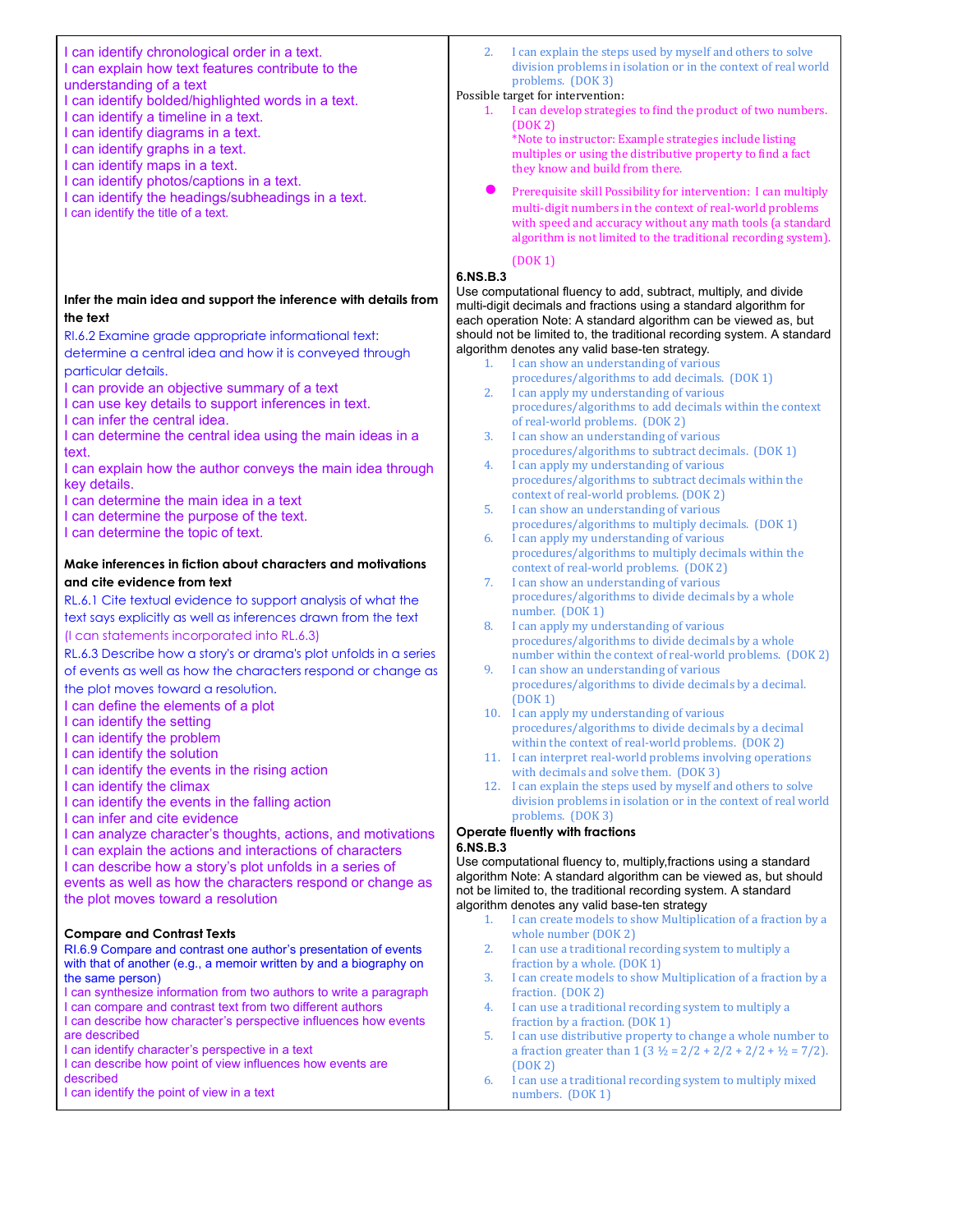#### **Write a paragraph with a topic sentence, three supporting details with evidence or examples for each detail and a concluding sentence.**

W.6.2 Write informative/explanatory texts to examine a topic and convey ideas, concepts, and information through the selection, organization, and analysis of relevant content. I can write informative/explanatory texts to convey ideas and information through the selection, organization, and analysis of relevant content.

I can provide a concluding statement that follows the information or explanation presented.

I can utilize transitional expressions to establish

relationships among ideas and concepts.

I can develop the topic using facts, concrete details, quotations, or examples.

I can introduce a topic using a main idea sentence.

- 7. I can find the Greatest Common Factor (GCF) of two numbers. (DOK 1)
- 8. I can use GCF to simplify fractional factors before I multiply them. (DOK 1)
- 9. I can use GCF to simplify the product of two fractions or whole numbers (DOK 1)

# **6.NS.A.1**

#### Interpret and compute quotients of fractions

Solve word problems involving division of fractions by fractions (e.g., by using various strategies, including but not limited to, visual fraction models and equations to represent the problem) For example: Create a story context for  $(2/3) \div (3/4)$  and use a visual fraction model to show the quotient; use the relationship between multiplication and division to explain that  $(2/3) \div (3/4) = 8/9$  because 3/4 of 8/9 is 2/3. How many 3/4-cup servings are in 2/3 of a cup of yogurt? Note: In general,  $(a/b) \div (c/d) = ad/bc$ .

- 1. I can model division of fractions with manipulatives and/or visual diagrams. (DOK 2)
- 2. I can explain the procedure for dividing fractions through a visual model. (DOK 3)
- 3. I can write the multiplicative inverse (reciprocal) of a given fraction. (DOK 1)
- 4. I can divide fractions procedurally using the multiplicative inverse (reciprocal). (DOK 1)
- 5. I can understand how multiplication and division are related. (DOK 1)
- 6. I can interpret what the quotient represents in mathematical and real-world problems. (DOK 2)
- 7. I can create a real-world word problem to represent a division problem. (DOK 3)

### **Reason proportionally**

#### **6.RP.A.3**

Use ratio and rate reasoning to solve real-world and mathematical problems (e.g., by reasoning about tables of equivalent ratios, tape diagrams, double number line diagrams, or equations):

• Use and create tables to compare equivalent ratios relating quantities with whole-number measurements, find missing values in the tables, and plot the pairs of values on the coordinate plane

• Solve unit rate problems including those involving unit pricing and constant speed For example: If it took 7 hours to mow 4 lawns, then at that rate, how many lawns could be mowed in 35 hours? At what rate were lawns being mowed?

• Find a percent of a quantity as a rate per 100 (e.g., 30% of a quantity means 30/100 times the quantity)

• Solve problems involving finding the whole, given a part and the percent

• Use ratio reasoning to convert measurement units; manipulate and transform units appropriately when multiplying or dividing quantities Example: How many centimeters are in 7 feet, given that 1 inch ≈ 2.54 cm?

7x12/1x2.54/1=213.36 cm

Note: Conversion factors will be given. Conversions can occur both between and across the metric and English system. Estimates are not expected.

- 1. I can write a ratio from a picture. (DOK 1)<br>2. I can interpret a real-world problem to wr
- I can interpret a real-world problem to write ratios. (DOK 2)
- 3. I can write a ratio in three different ways: using the word to, using a colon, writing it as a fraction. (DOK 1)
- 4. I can represent a ratio using manipulatives and/or drawing a picture. (DOK 1)
- 5. I can create a table of equivalent ratios. (DOK 2)
- 6. I can interpret a table of equivalent ratios (unit rate
- discovery). (DOK 2) 7. I can interpret a table to find missing values and equivalent rates/ratios. (DOK 2)
- 8. I can plot pairs of values from a rate table to a coordinate plane. (DOK 1)
- 9. I can select appropriate strategies to solve ratio and rate problems, such as: tables of equivalent ratios, tape diagrams, double number lines or equations, graphs. (DOK 2)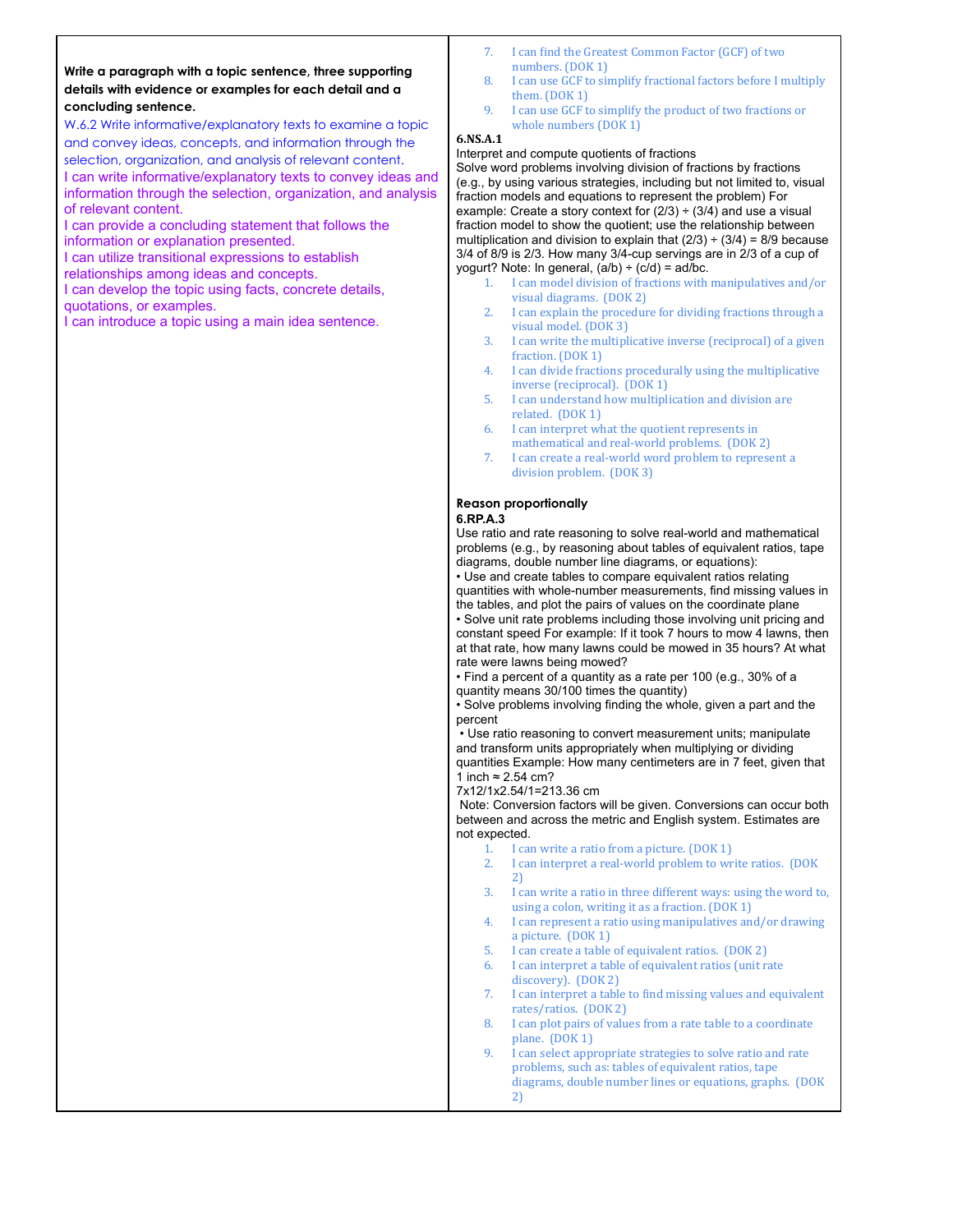- 10. I can interpret real-world problems and solve them using ratios and rates (including converting units of measure). (DOK 2)
- 11. I can convert units by multiplication or division. (DOK 1)
- 12. I can reason with unit rates to find the better buy. (DOK 3)
- 13. I can represent the relationship of part to whole to describe percents using models (hundreds grid, proportion table, tape diagram). (DOK 1)
- 14. I can write a percent as a rate over 100 including percents greater than 100 and less than 1. (DOK 1)
- 15. I can find the percent of a number using bar models. (DOK 2)
- 16. I can find the percent of a number by multiplying the number by the percent within the context of real world problems. (DOK 1)

#### **Understand measures of central tendencies 6.SP.A.1**

Recognize a statistical question as one that anticipates variability in the data related to the question and accounts for it in the answers For example, 'How old am I?' is not a statistical question, but 'How old are the students in my school?' is a statistical question because one anticipates variability in students' ages. Note: Statistics is also the name for the science of collecting, analyzing and interpreting data. Data are the numbers produced in response to a statistical question and are frequently collected from surveys or other sources (i.e. documents).

- 1. I can recognize that responses to statistical questions have variations that can be used to draw conclusions about the data set. (DOK 1)
- 2. I can understand that the data generated from statistical questions vary. (DOK 1)
- 3. I can identify the difference between a statistical question and a non-statistical question. (DOK 2)
- 4. I can formulate and write simple statistical questions that provide differences in responses. (DOK 1)

# **AR.Math.Content.6.SP.A.2**

\*Determine center, spread, and overall shape from a set of data (using numerical data in plots on a number line,

including dot plots, histograms, and box plots)

- 1. I can calculate the mean of a set of data. (DOK 1)
- I can calculate the median of a set of data. (DOK 1)
- 3. I can calculate the mode of a set of data. (DOK 1)
- 4. I can calculate the range of a set of data. (DOK 1)
- 5. I can understand that data collected to answer a statistical question can be analyzed by their distribution. (DOK 1)
- 6. I can create a line plot to show the distribution of a set of data. (DOK 2)
- 7. I can create a histogram to show the distribution of a set of data. (DOK 2)
- 8. I can create a box plot to show the distribution of a set of data. (DOK 2)
- 9. I can describe a set of data using its center (mean, median, mode, range), its spread (range), and overall shape (line plot, histogram, or box plot). (DOK 2)

### **6.SP.B.5**

Summarize numerical data sets in relation to their context, such as by:

• Reporting the number of observations

• Describing the nature of the attribute under investigation, including how it was measured and its units of measurement

• Calculate quantitative measures of center (including but not limited to median and mean) and variability (including but not limited to interquartile range and mean absolute deviation)

• Use the calculations to describe any overall pattern and any striking deviations (outliers) from the overall pattern with reference to the context in which the data were gathered Note: Instructional focus should be on summarizing and describing data distributions. • Relating the choice of measures of center and variability to the shape of the data distribution and the context in which the data were gathered. For example, demonstrate in the case where there are outliers in the data median would be a better measure of center than the mean.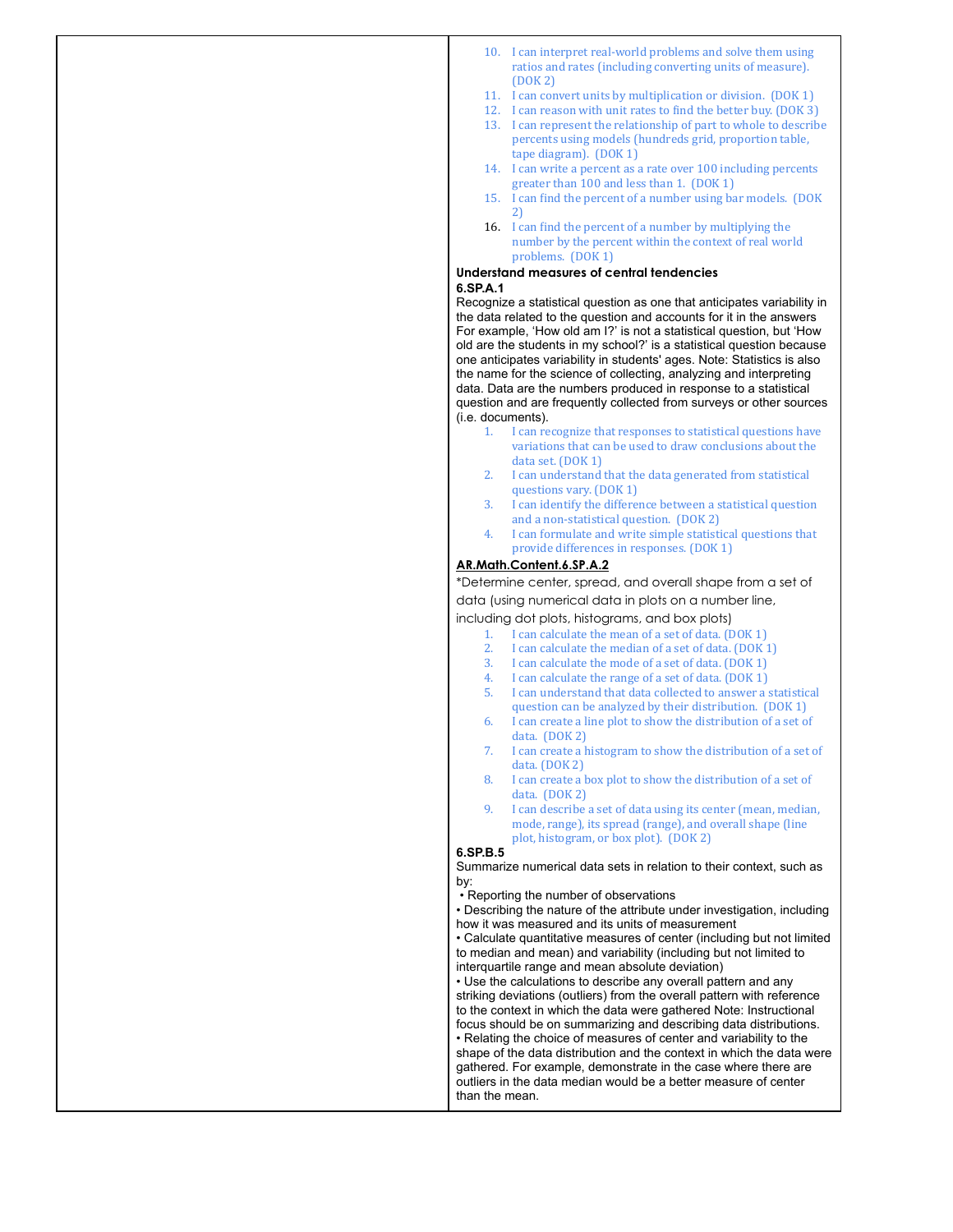| I can:<br>Read graphs to find the number of observations (sample)<br>size) of a data set. (DOK 1)                                                                                                                                           |
|---------------------------------------------------------------------------------------------------------------------------------------------------------------------------------------------------------------------------------------------|
| organize my data on a plot or graph (DOK 2)<br>calculate the mean using my data (DOK 1)<br>calculate the median using my data (DOK 1)<br>4.<br>calculate the mode using my data. (DOK 1)<br>calculate the range using my data (DOK 1)<br>6. |
| calculate the mean absolute value using my data. (DOK 1)<br>make a presentation to communicate a deep understanding<br>8.<br>of the data collected including measures of center, spread,<br>and outliers. (DOK 3)                           |

# **"On Grade Level" - Defined**

# Pre-Kindergarten

| Literacy & School Behaviors                                    | Math                                 |
|----------------------------------------------------------------|--------------------------------------|
| Understanding of letter knowledge                              | Number recognition and counting to 5 |
| Correctly writing first name                                   | One-to-one correspondence            |
| Phonemic Awareness/ Word Play appropriate for early literacy   |                                      |
| <b>Class Instruction on Carpet</b>                             |                                      |
| <b>Raise Hand and Take Turns Sharing Ideas &amp; Questions</b> |                                      |
|                                                                |                                      |

# Kindergarten

| Literacy                                                    | Math                                    |
|-------------------------------------------------------------|-----------------------------------------|
| Letter Knowledge Mastery (recognition, sounds, and writing) | <b>Recognize and Write Numbers 0-20</b> |
| Decode/Blend CVC words (beginning, middle, ending sounds)   | Addition and Subtraction (fluent to 10) |
| Sight Word Recognition                                      | <b>Place Value (Teen numbers)</b>       |
| Story Comprehension (ask/answer questions, retell)          | One-to-One                              |
| With Write a simple phrase, with prompting and support      | <b>Shapes</b>                           |
|                                                             |                                         |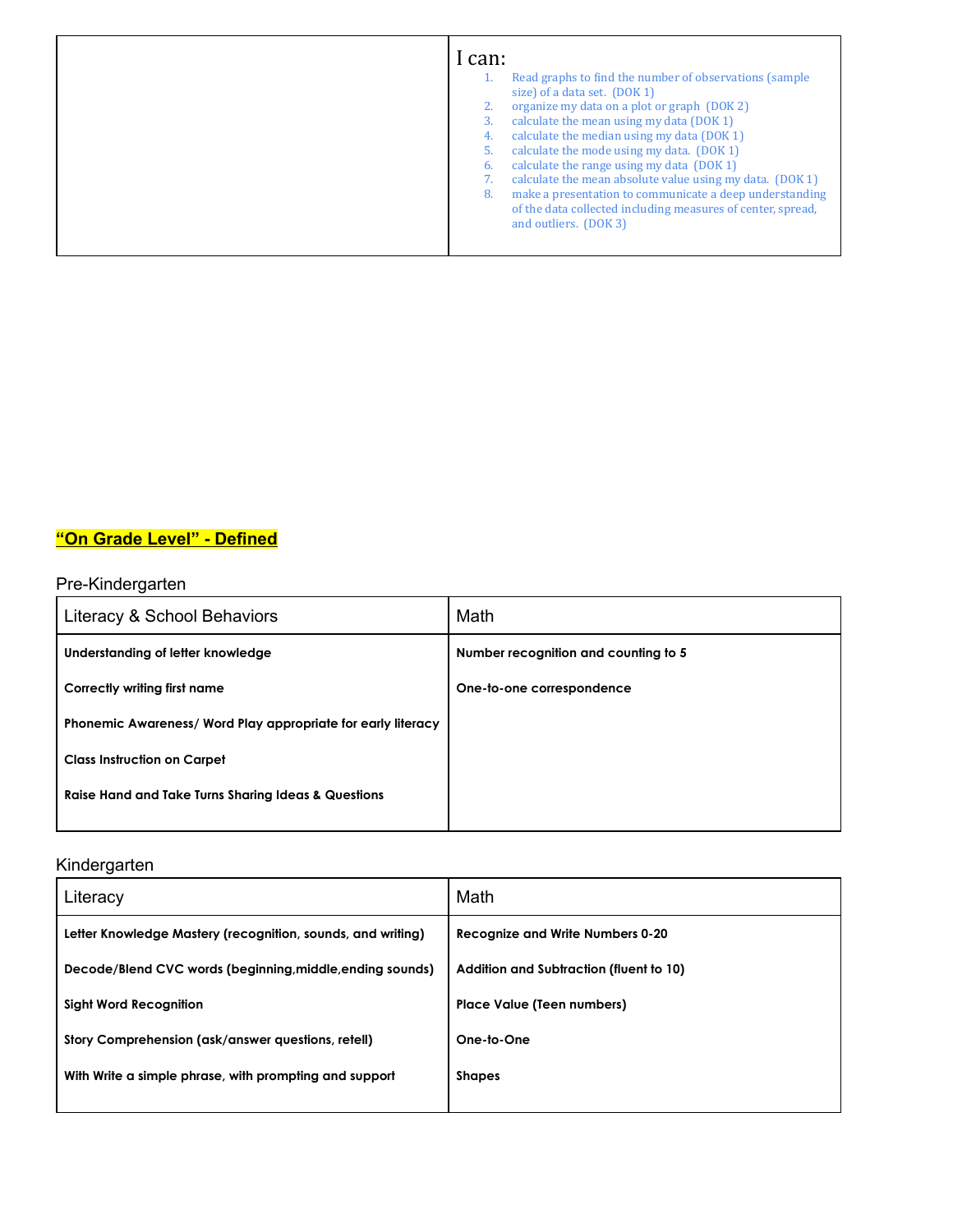| Literacy                                                                              | Math                                          |
|---------------------------------------------------------------------------------------|-----------------------------------------------|
| Decode one syllable words that include blends, digraphs,<br>magic e, and vowel teams. | Addition/Subtraction Fluency, 1 digit numbers |
| Identify main idea and supporting details in nonfiction text                          | Place value of 2 digit numbers                |
| Write a complete sentence                                                             |                                               |

# Grade 2

| Literacy                                                                             | Math                                                   |
|--------------------------------------------------------------------------------------|--------------------------------------------------------|
| Identify main idea and supporting details in nonfiction text                         | Understand place value of 3 digit numbers              |
| Write a paragraph that includes clear topic sentences and<br>two supporting details. | Regrouping with 2 digit numbers (addition/subtraction) |
| Decode with fluency 1 & 2 syllable words with blends,                                | Understanding real world problems and money            |
| digraphs, & r-controlled                                                             | Skip counting with, 2, 5, & 10                         |
|                                                                                      |                                                        |

# Grade 3

| Literacy                                                                                                        | Math                                                   |
|-----------------------------------------------------------------------------------------------------------------|--------------------------------------------------------|
| Ask & answer questions to demonstrate understanding and<br>summarize a fiction text including the plot elements | Fluently multiply a 1-digit number by a 1-digit number |
|                                                                                                                 | <b>Fluently divide basic facts</b>                     |
| Determine main idea and supporting details in nonfiction text                                                   |                                                        |
|                                                                                                                 | Understand place value to thousands                    |
| Provide evidence from text to answer questions from the text                                                    |                                                        |
| Write a paragraph that includes clear topic sentences and                                                       | Understand perimeter                                   |
| two supporting details that includes complete sentences and                                                     | <b>Fractions</b>                                       |
| correct punctuation.                                                                                            |                                                        |
|                                                                                                                 |                                                        |
| Determine word meaning including: (affixes, in context and                                                      |                                                        |
| figurative language)                                                                                            |                                                        |
|                                                                                                                 |                                                        |

| Literacy                                                                                                   | Math                                     |
|------------------------------------------------------------------------------------------------------------|------------------------------------------|
| Draw inferences from text and use evidence from the text to<br>support answers to questions about the text | Whole number place value up to 1 million |
|                                                                                                            | <b>Equivalent fractions fluently</b>     |
| Determine main idea and supporting details in nonfiction texts                                             |                                          |
|                                                                                                            | <b>Add/Subtract fractions fluently</b>   |
| Compare and contrast two or more themes across texts                                                       | Multiply 2-digit by 2-digit              |
|                                                                                                            | Divide up to 3 digits by 1 digit         |